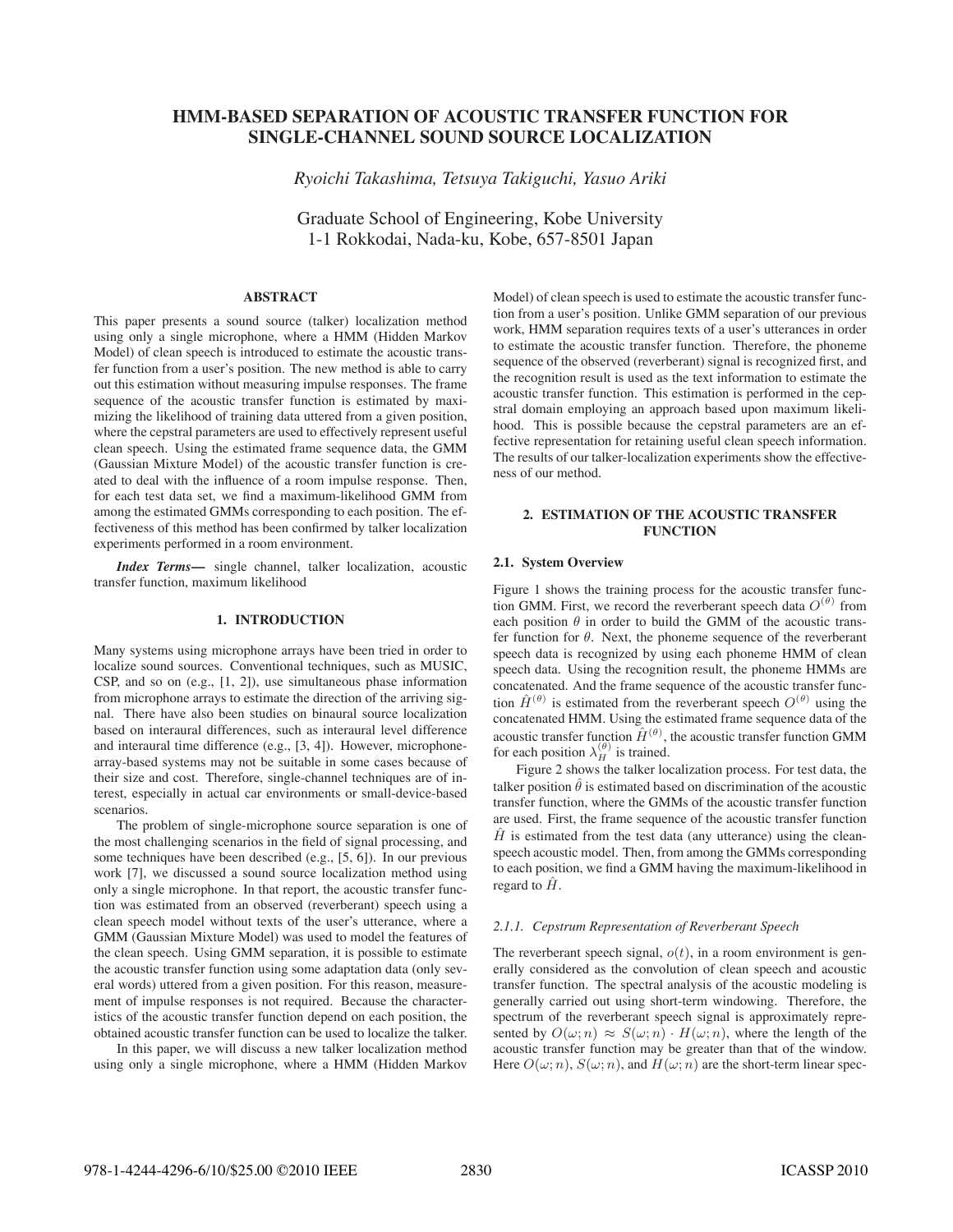

**Fig. 1**. Training process for the acoustic transfer function GMM

tra of the reverberant speech signal, clean speech signal, and the acoustic transfer function in the analysis window  $n$ , respectively.

Cepstral parameters are an effective representation to retain useful speech information in speech recognition. Therefore, we use the cepstrum for acoustic modeling necessary to estimate the acoustic transfer function. The cepstrum of the reverberant speech is given by the inverse Fourier transform of the log spectrum.

$$
O_{cep}(d; n) \approx S_{cep}(d; n) + H_{cep}(d; n)
$$
\n(1)

where  $O_{cep}$ ,  $S_{cep}$ , and  $H_{cep}$  are cepstra for the reverberant speech signal, clean speech signal, and acoustic transfer function, respectively. As shown in equation (1), if  $O$  and  $S$  are observed,  $H$  can be obtained by

$$
H_{cep}(d;n) \approx O_{cep}(d;n) - S_{cep}(d;n).
$$
 (2)

However,  $S$  cannot be observed actually. Therefore,  $H$  is estimated by maximizing the likelihood (ML) of reverberant speech using clean-speech HMM.

#### **2.2. Maximum-Likelihood-Based Parameter Estimation**

This section presents a new method for estimating the GMM (Gaussian Mixture Model) of the acoustic transfer function. The estimation is implemented by maximizing the likelihood of the training data from a user's position. In this paper, we introduce the utilization of the GMM of the acoustic transfer function based on the ML estimation approach to deal with a room impulse response.

The frame sequence of the acoustic transfer function in (2) is estimated in an ML manner by using the expectation maximization (EM) algorithm, which maximizes the likelihood of the observed speech:

$$
\hat{H} = \underset{H}{\text{argmax}} \Pr(O|H, \lambda_S). \tag{3}
$$



**Fig. 2**. Estimation of talker localization based on discrimination of the acoustic transfer function

Here,  $\lambda_S$  denotes the set of concatenated clean speech HMM parameters, while the suffix S represents the clean speech in the cepstral domain. The EM algorithm is a two-step iterative procedure. In the first step, called the expectation step, the following auxiliary function is computed.

$$
Q(\hat{H}|H)
$$
  
=  $E[\log \Pr(O, p, b_p, c_p | \hat{H}, \lambda_S)|H, \lambda_S]$   
=  $\sum_p \sum_{b_p} \sum_{c_p} \frac{\Pr(O, p, b_p, c_p | H, \lambda_S)}{\Pr(O|H, \lambda_S)}$   
log  $\Pr(O, p, b_p, c_p | \hat{H}, \lambda_S)$  (4)

Here  $b_p$  and  $c_p$  represent the unobserved state sequence and the unobserved mixture component labels corresponding to the phoneme p in the observation sequence O respectively.

The joint probability of observing sequences  $O$ ,  $b$  and  $c$  can be calculated as

$$
\Pr(O, p, b_p, c_p | \hat{H}, \lambda_S) \n= \prod_n a_{b_p(n-1), b_p(n)} w_{c_p(n)} \Pr(O(n), p | \hat{H}, \lambda_S)
$$
\n(5)

where  $n$ ,  $a$  and  $w$  represent the frame, the transition probability and the mixture weight, respectively. Since we consider the acoustic transfer function as additive noise in the cepstral domain, the mean to mixture k of state j in the model  $\lambda_O$  is derived by adding the acoustic transfer function. Therefore, (5) can be written as

$$
\Pr(O, p, b_p, c_p | \hat{H}, \lambda_S) \n= \prod_n a_{b(n-1), b(n)} w_{b(n), c(n)} \n\cdot N(O(n); \mu_{p,j,k}^{(S)} + \hat{H}(n), \Sigma_{p,j,k}^{(S)})
$$
\n(6)

where  $N(O; \mu, \Sigma)$  denotes the multivariate Gaussian distribution. It is straightforward to derive that [8]

$$
Q(\hat{H}|H)
$$
  
=  $\sum_{p} \sum_{i} \sum_{j} \sum_{n}$   
Pr(O(n), p, b<sub>p</sub>(n) = j, b<sub>p</sub>(n - 1) = i |  $\lambda_{S}$ ) log a<sub>p,i,j</sub>  
+  $\sum_{p} \sum_{j} \sum_{k} \sum_{n}$   
Pr(O(n), p, b<sub>p</sub>(n) = j, c<sub>p</sub>(c) = k |  $\lambda_{S}$ ) log w<sub>p,j,k</sub>  
+  $\sum_{p} \sum_{j} \sum_{k} \sum_{n}$   
Pr(O(n), p, b<sub>p</sub>(n) = j, c<sub>p</sub>(n) = k |  $\lambda_{S}$ )  
log N(O(n);  $\mu_{p,j,k}^{(S)}$  +  $\hat{H}(n), \Sigma_{p,j,k}^{(S)}$ ) (7)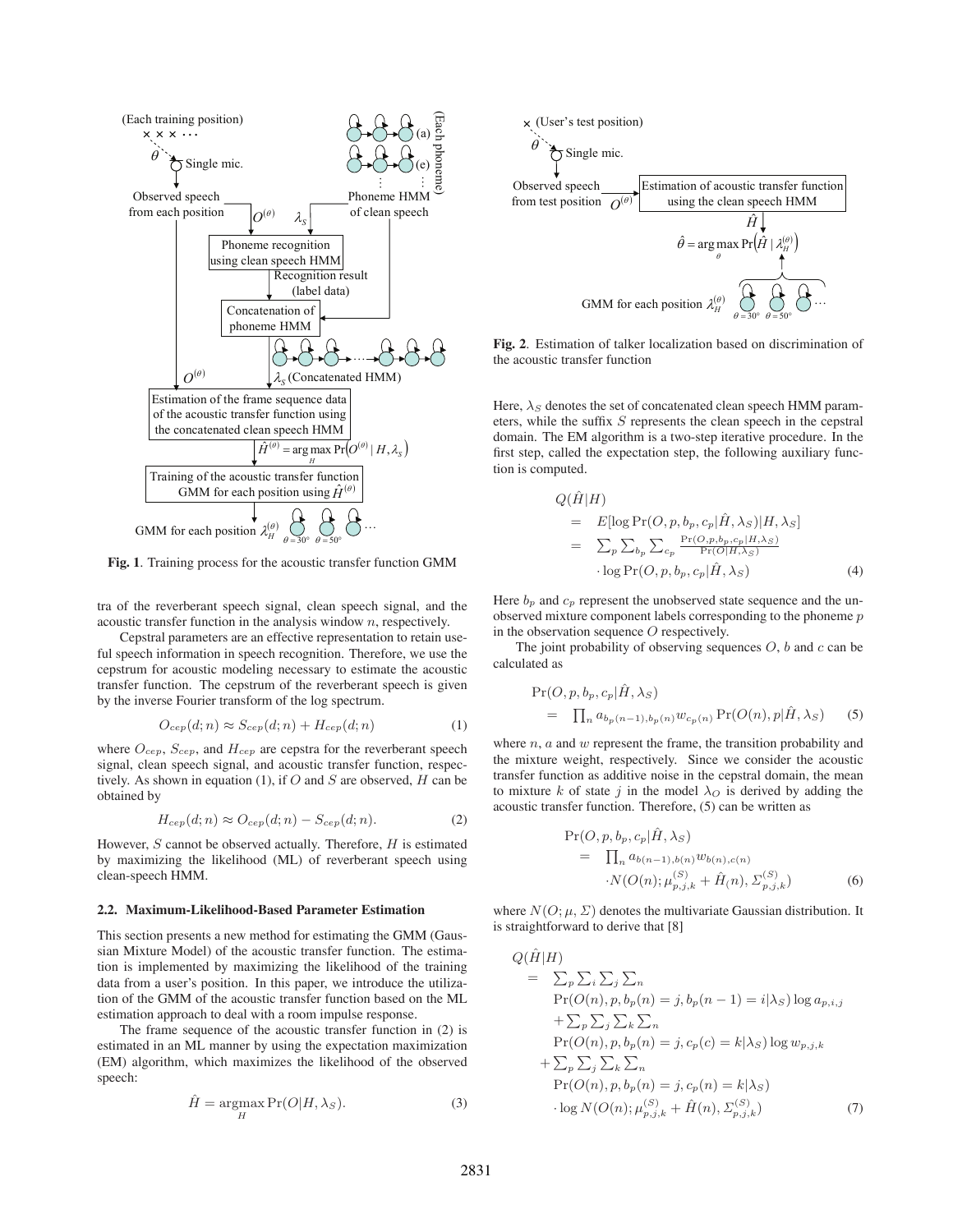Here  $\mu_{n,i,k}^{(S)}$  and  $\Sigma_{n,i,k}^{(S)}$  are the mean vector and the (diagonal) covariance matrix in the concatenated clean speech HMM, respectively. It is possible to train those parameters by using a clean speech database.

Next, we focus only on the term involving  $H$ .

$$
Q(\hat{H}|H) = -\sum_{p} \sum_{j} \sum_{k} \sum_{n} \gamma_{p,j,k}(n) -\sum_{d=1}^{D} \left\{ \frac{1}{2} \log(2\pi)^{D} \sigma_{p,j,k,d}^{(S)^{2}} + \frac{(O(d;n) - \mu_{p,j,k,d}^{(S)}, \hat{H}(d;n))^{2}}{2\sigma_{p,j,k,d}^{(S)^{2}}} \right\}
$$
(8)

$$
\gamma_{p,j,k}(n) = \Pr(O(n), p, j, k | \lambda_S)
$$
\n(9)

Here D is the dimension of the observation vector  $O_n$ , and  $\mu_{n,i,k,d}^{(S)}$ and  $\sigma_{n,i,k,d}^{(S)}$  are the d-th mean value and the d-th diagonal variance value, respectively.

The maximization step (M-step) in the EM algorithm becomes "max  $Q(\hat{H}|H)$ ". The re-estimation formula can, therefore, be derived, knowing that  $\partial Q(H|H)/\partial H = 0$  as

$$
\hat{H}(d;n) = \frac{\sum_{p} \sum_{j} \sum_{k} \gamma_{p,j,k}(n) \frac{O(d;n) - \mu_{p,j,k,d}^{(S)}}{\sigma_{p,j,k,d}^{(S)^2}}}{\sum_{p} \sum_{j} \sum_{k} \frac{\gamma_{p,j,k}(n)}{\sigma_{p,j,k,d}^{(S)^2}}}.
$$
(10)

After calculating the frame sequence data of the acoustic transfer function for all training data (several words), the GMM for the acoustic transfer function is created. The m-th mean vector and covariance matrix in the acoustic transfer function GMM  $(\lambda_H^{(\theta)})$  for the direction (location)  $\theta$  can be represented using the term  $H_n$  as follows:

$$
\mu_k^{(H)} = \sum_n \frac{\gamma_k(n)\hat{H}(n)}{\gamma_k} \tag{11}
$$

$$
\Sigma_m^{(H)} = \sum_n \frac{\gamma_k(n) (\hat{H}(n) - \mu_k^{(H)})^T (\hat{H}(n) - \mu_k^{(H)})}{\gamma_k} \tag{12}
$$

Here  $n^{(v)}$  denotes the frame number for v-th training data.

Finally, using the estimated GMM of the acoustic transfer function, the estimation of talker localization is handled in an ML framework:

$$
\hat{\theta} = \underset{\theta}{\operatorname{argmax}} \Pr(\hat{H} | \lambda_H^{(\theta)}),\tag{13}
$$

where  $\lambda_H^{(\theta)}$  denotes the estimated GMM for  $\theta$  direction (location), and a GMM having the maximum-likelihood is found for each test data from among the estimated GMMs corresponding to each position.

### **3. EXPERIMENTS**

### **3.1. Experimental Conditions**

The new talker localization method was evaluated a simulated reverberant environment. The reverberant speech was simulated by a linear convolution of clean speech and impulse response. The impulse response was taken from the RWCP database in real acoustical environments [9]. The reverberation time was 300 msec, and



**Fig. 3**. Experiment room environment for simulation

the distance to the microphone was about 2 meters. The size of the recording room was about 6.7 m×4.2 m (width×depth). Figure 3 shows the experimental room environment.

The speech signal was sampled at 12 kHz and windowed with a 32-msec Hamming window every 8 msec. The experiment utilized the speech data of five males in the ATR Japanese speech database. The clean speech HMM (speaker-dependent model) was trained using 2,620 words and each phoneme HMM has 3 states and 32 Gaussian mixture components. The test data for one location consisted of 1,000 words, and 16-order MFCCs (Mel-Frequency Cepstral Coefficients) were used as feature vectors. The total number of test data for one location was  $1,000$  (words)  $\times$  5 (males). The speech data for training the clean speech model, training the acoustic transfer function and testing were spoken by the same speakers but had different text utterances respectively. The speaker's position for training and testing consisted of three positions (30, 90, and 130 degrees), five positions (10, 50, 90, 130, and 170 degrees), seven positions (30, 50, 70, ..., 130 and 150 degrees) and nine positions (10, 30, 50, 70, ..., 150, and 170 degrees). Then, for each set of test data, we found a GMM having the maximum-likelihood from among those GMMs corresponding to each position. These experiments were carried out for each speaker, and the localization accuracy was averaged by five talkers.

### **3.2. Experimental Results**

The proposed method was compared with the other two method. One is the our previous method using GMM of the acoustic transfer function separated by the clean speech GMM. In this method, clean speech GMM was trained using the same clean speech data as that of the proposed method, and has 64 Gaussian mixture components. Another one is a simple way using the GMM of the observed speech without the separation of the acoustic transfer function. The GMM of the observed speech includes not only the acoustic transfer function but also clean speech, which is meaningless information for sound source localization. Then, the GMM of the acoustic transfer function and the observed speech in each method was trained using 50 words and has 16 Gaussian mixture components.

As shown in Figure 4, the use of the GMM of the acoustic transfer function showed higher accuracies than that of the observed speech. This is because the GMM of the acoustic transfer function may not be affected greatly by the characteristics of the clean speech (phoneme). Also, the separation using the clean speech HMM showed higher accuracies than that using the clean speech GMM. Table 1 shows the mean square error (MSE) of the separated